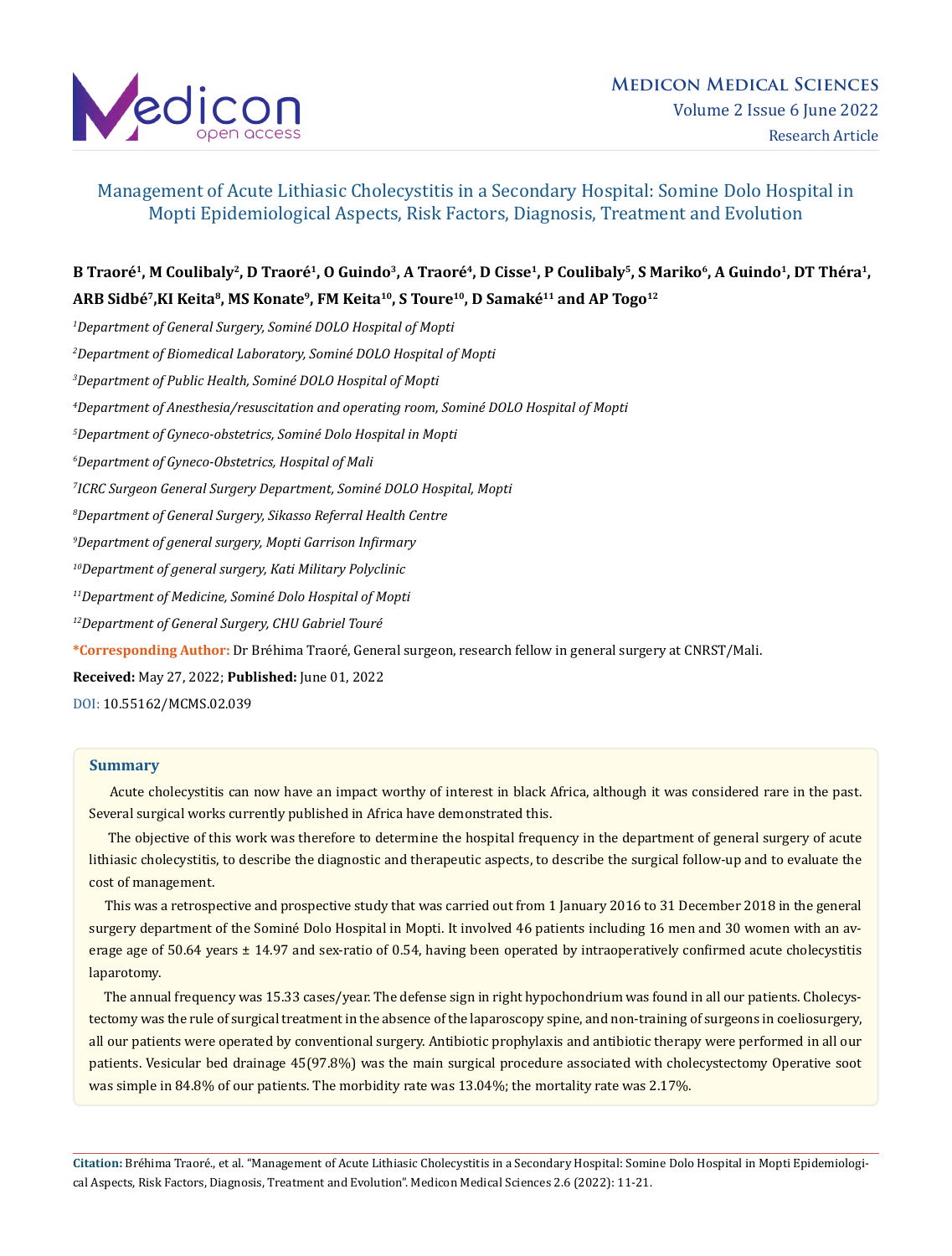$\overline{12}$ 

The average cost of care was 129,800 FCFA  $(\pm 9650 \text{ FCFA})$  ie 197.66  $\pm$  14.69 euros.

*Keywords:* Acute lithiasic cholecystitis; complications; classical surgery; Sominé Dolo Hospital of Mopti

# **Introduction**

 Acute lithiasic cholecystitis is an inflammatory lesion of the gallbladder, whether or not due to obstruction of the cystic duct by a stone [1].

It is a pathology considered rare in Africa but quite common in developed countries. It represents a medical-surgical emergency.

In the West, 10 to 20% of the general population suffer from cholelithiasis and 20% of cholelithiasis is complicated by acute cholecystitis: this is the most common complication of vesicular lithiasis. It is in 90% of cases secondary to a calculous isolation at the level of the neck of the gallbladder or the cystic and alithiasic duct in 10% of cases [2].

- In Ireland, Cheema et Al. Performed 132 cholecystectomy for acute cholecystitis in five years [3].
- In the United States, 30 million Americans are affected by cholelithiasis per year and this is the cause of more than 750,000 cholecystectomy per year [4].

 The change in the eating habits of black Africans, the appearance of oral contraception and the longer survival of patients with hemolytic diseases such as sickle cell disease may have recently led to an increase in the frequency of this pathology [5].

The popularization of ultrasound in our complementary examinations has strongly played on the frequency of discovery of vesicular stones often silent or symptomatic pauci.

- In Niger, Sani et al operated on 39 patients for acute cholecystitis at the National Hospital in Niamey in 6 years [6].
- In Nigeria, 46 cases of acute cholecystitis have been collected in five years [7].
- In Gabon in 2008, 25 patients received a cholecystectomy [8].
- In Mali:

Soumare et al. in 2003 performed 30 cholecystectomy under laparoscopy in the "A" surgery department at the POINT G UNIVERSITY HOSPITAL [9].

- SANOGO in 2011 found 67 cases of acute lithiasic cholecystitis operated or 28.39% of cases of gallstones operated in 9 years in the surgery department "A"[10].
- KEITA in 2011 found 87 cases of acute lithiasic cholecystitis operated in 11 years in the general surgery department CHU Gabriel TOURE [11].

 New trans orificial endoscopic techniques (natural transluminal orifice endoscopic surgery [NOTES]) have recently been developed. The aim of this innovation is essentially to avoid abdominal parietal trauma related to trocars and extraction of the operating room. These include vaginal or transgastric cholecystectomy [12].

 The therapeutic indications for vesicular lithiasis have been the subject of American and European consensus conferences and have concluded to offer cholecystectomy to patients with symptomatic and complicated vesicular lithiasis [13].

Many studies have shown that early surgery within 5 days reduces the length of hospitalization [14].

The absence of a study in the Hospital of Mopti (Secondary Hospital) on vesicular lithiasis led us to initiate this study.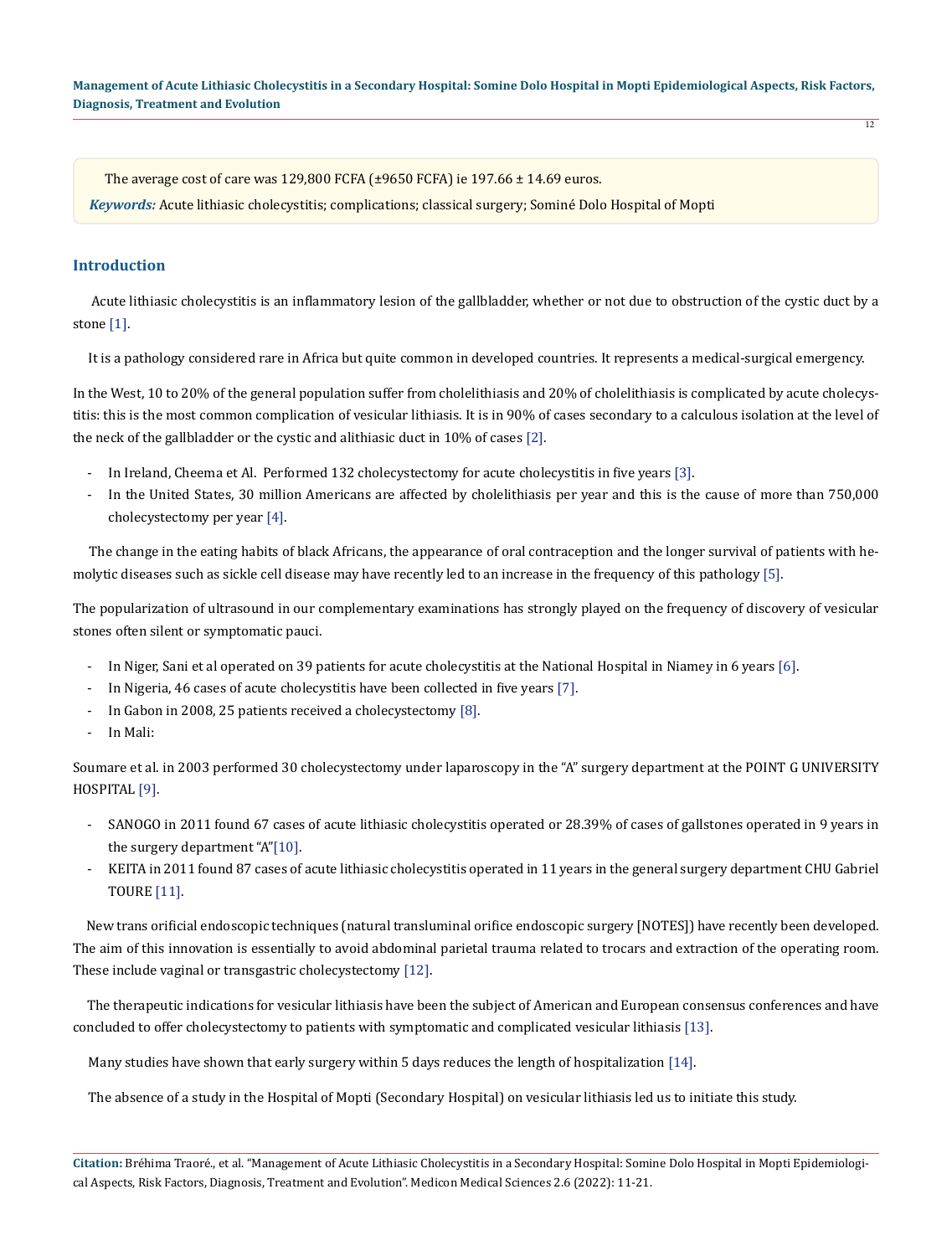The objectives of this work were to study acute lithiasic cholecystitis in the general surgery department of the Sominé DOLO Hospital in Mopti; to determine the hospital frequency of acute lithiasic cholecystitis; to identify risk factors; to describe clinical and therapeutic aspects; to describe the consequences of treatment and to evaluate the cost of surgical treatment.

# **Patients and Methods**

 This was a retrospective and prospective study of 3 years from January 2016 to December 2018 carried out in the general surgery department of the Sominé Dolo Hospital in Mopti. Patients were identified from clinical records and operative report records.

We included in the study all patients operated on for acute lithiasic cholecystitis in the general surgery department.

Excluded from the study were all patients operated on for other biliary pathologies and cases of acute cholecystitis not operated.

 The survey sheet consisted of data on marital status, reason for consultation, history with risk factors, clinical and para-clinical examinations, treatment and costs of care. Data collection was done from: consultation records, patient records (or observation sheets), operative report records, anesthesia records, anatomy-pathological records and home surveys (for records with a complete address of the patient) or during the appointments indicated on the patient's discharge report. This data was then recorded on our survey sheet.

 The follow-up of patients with hindsight of 1 month was done on "appointment" mentioned on the discharge report of each patient. For the long-term follow-up, we proceeded either by the classic "appointment" system, or by home visit for patients residing in Mopti with full address, or by contact person or by landline and mobile phone.

 Data entry and analysis were done on the EPI info 6 software. 0 and the results tables were developed on Excel and then transferred to World 2010.

 Our results were analyzed descriptively and correlationally. The statistical tests used were the Khi 2 with a significance threshold P< 0.05 and the exact Fischer.

# **Results**

 During the study period, we collected and operated on 46 patients of acute lithiasic cholecystitis in the general surgery department out of 10021 surgical consultations ie 0.4% of consultations, 5409 surgical interventions ie 0.8% of surgical interventions and 9550 hospitalizations or 0.5% of all hospitalizations;

The average annual frequency of acute lithiasic cholecystitis was 15.33 cases in the department of general surgery. Table 1 shows the distribution of patients by age.

The female sex was most prevalent in our series (Figure 1).

 The most of our patients were housewives in 50% of cases, came from the Mopti district in 58.7% of cases and were illiterate in 52.2% of cases.

 The settled surgery was the most practiced with 37 cases or 80.4% which were acute lithiasic cholecystitis whose symptomatology dated back less than 72 hours against 9 cases of emergency surgery including a pyocholecyst complicated by peritonitis. More than half of our patents have been referred by doctors, i.e. 60.9% of cases.

 Abdominal pain, chills and vomiting were the most represented symptoms 100%, 47.8% and 47.7%, respectively. Pain sat to hypochondrium right and progressive onset in 95.7% of cases with strap irradiation in 73.91%or towards the back in 21.7% of cases and was moderate in 99.1% of cases. The general signs were dominated by a temperature above 38.50°C. Pain was triggered by fatty foods in 56.5% of cases and unspecified in 54.5% of cases.

**Citation:** Bréhima Traoré., et al. "Management of Acute Lithiasic Cholecystitis in a Secondary Hospital: Somine Dolo Hospital in Mopti Epidemiological Aspects, Risk Factors, Diagnosis, Treatment and Evolution". Medicon Medical Sciences 2.6 (2022): 11-21.

 $\overline{13}$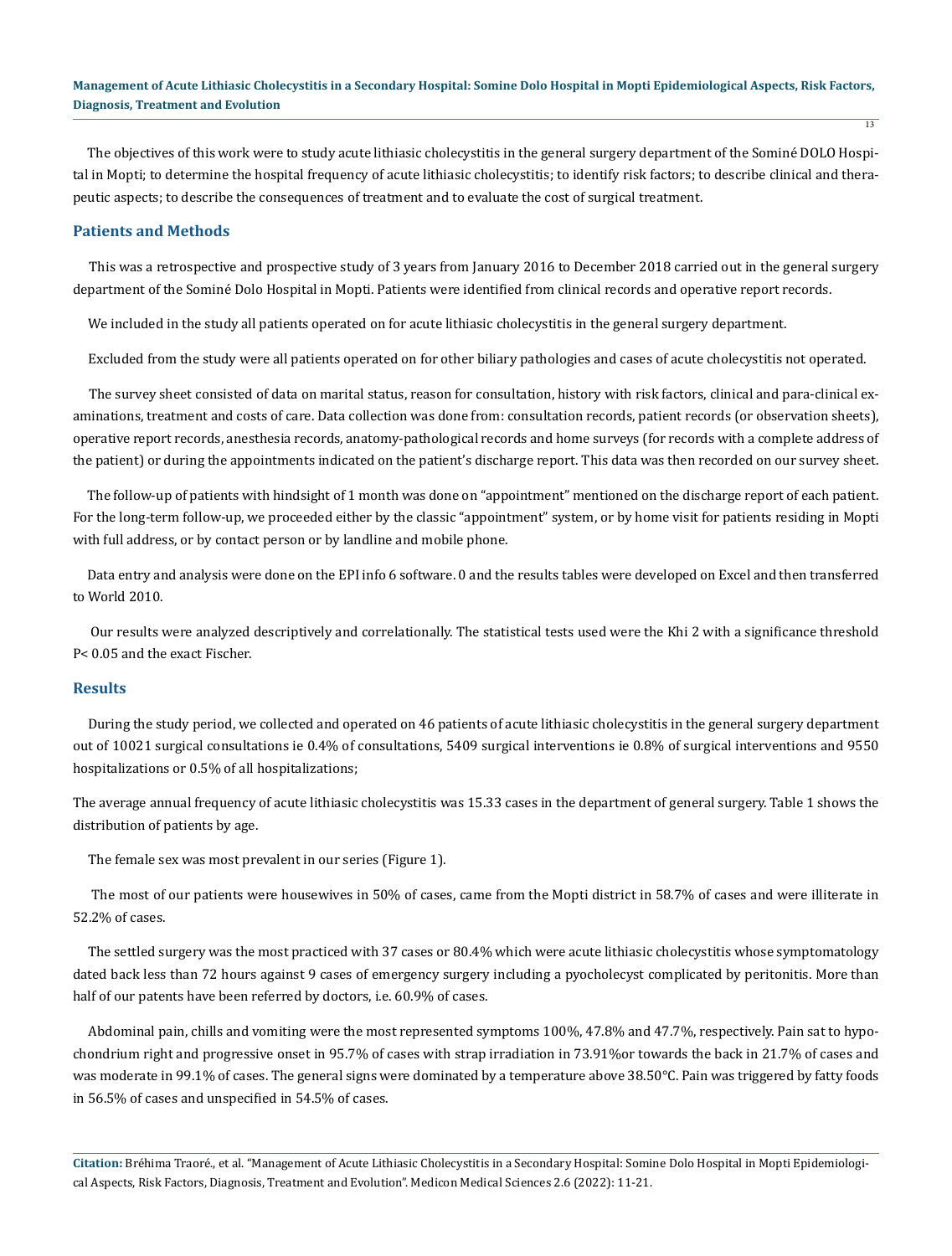$\overline{14}$ 

The physical examination found signs represented by Figure 2 dominated by the defense in 65% of cases.

 The risk factors represented by Figure 3 are dominated by the female sex with 65.2% of cases. We recorded 12 associated pathologies (26.1%) divided into sickle cell disease (8.7%), peptic ulcer (4.3%), diabetes (4.3%), high blood pressure (6.5%) and appendicitis (2.2%). Out of our series, 95.65% patients had a Karnofsky index between 90 and 80. The assessment of risk factors is shown in Table 2.

Our patients were classified as ASAI and ASAII with 97.8% and 2.2% respectively.

All our patients (46) benefited from abdominal ultrasound, the results of which are recorded in Table 3.

Neutrophil hyper leukocytosis was found in all our patients. Transaminase was elevated in 33.3% of our patients and 90.7% had anormal Emmel test.

The way first was the right subcostal incision in 95.6% in our series.

 Our series was dominated by regulated surgery with 37 patients (80.4%) against 9 patients or 19.6% operated in emergency including 2 pyotolcysts.

 Anterograde cholecystectomy was the most used technique with 54.3% of cases. The gallbladder had a thickened and inflammatory wall and was lithiasic in 84.8% of cases.

 The diagnosis of acute lithiasic cholecystitis was confirmed intraoperatively in 93.5% of cases and 18 or 39.1% had 15 stones. Only one patient experienced an intraoperative complication of bleeding type. The average duration of intervention was 64.04 minutes with extremes of 45 and 120 minutes.

 We used in 44 patients ceftriazone-based antibiotic prophylaxis 2 grams intravenously and 1 gram of metronidazole as an infusion before induction of anaesthesia; the 2 patients operated for pyopolecystitis benefited from curative antibiotic therapy based on ceftriazone 2 grams per day and 1 gram of metronidazole morning and evening for 7 days.

 The surgical follow-up was simple in 39 patients or 84.7%, we observed abscess of the wall in 6 patients ie 13% and a death in 2.2% case. The average length of hospitalization was 10.3 days with extremes of 5 and 28 days. The average cost of the plug was 129,800 FCFA (±9650 FCFA) ie 197.66 ± 14.69 euros.

| <b>Age in Years</b> | <b>Actual</b> | <b>Percentage</b> |
|---------------------|---------------|-------------------|
| 20-30               | 7             | 15.2              |
| 31-40               | 4             | 8.7               |
| $41 - 50$           | q             | 19.6              |
| 51-60               | 14            | 30.4              |
| 61-70               | 8             | 17.4              |
| 71-80               | 4             | 8.7               |
| Total               | 46            | 100,0             |

*Table 1:* Distribution of patients according to age group.

The mean age was 50.6 years with a standard deviation of 14.97. Table 1 The mode was between 51-60 years. The extreme ages were 20 and 73 years.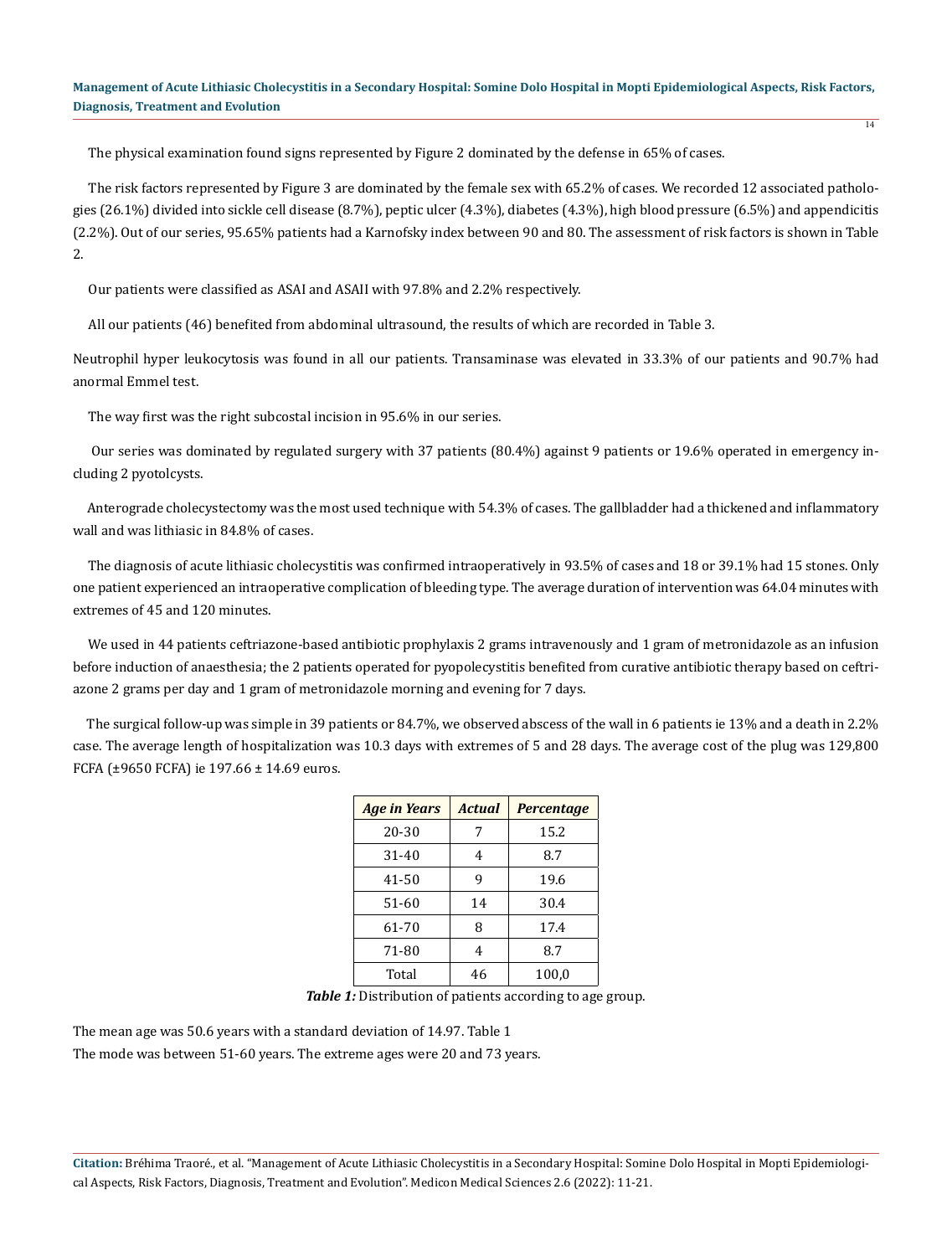| <b>Risk factors</b>  |                 | <b>Actual</b> | <b>Percentage</b> | When 2 | P            |
|----------------------|-----------------|---------------|-------------------|--------|--------------|
| <b>Sex</b>           | <b>Feminine</b> | 30            | 65,2              |        | $P=0.003509$ |
|                      | <b>Masculin</b> | 16            | 34,8              | 8,52   |              |
| <b>Multiparité</b>   | <b>Yes</b>      | 23            | 76,67             |        | P=0,000036   |
|                      | <b>Not</b>      | 7             | 23,33             | 17,07  |              |
| <b>Contraception</b> | <b>Yes</b>      | 10            | 33,33             |        | P=0,009823   |
|                      | <b>Not</b>      | 20            | 66,67             | 6,67   |              |
| Age                  | $\geq 40$ years | 35            | 76,1              |        | $P=0,000000$ |
|                      | $\leq 40$ years | 11            | 23,9              | 25,04  |              |
| <b>Obesity</b>       | <b>Yes</b>      | 12            | 26,1              |        | $P=0,000001$ |
|                      | <b>Not</b>      | 34            | 73,9              | 21,00  |              |
| Sickle-cell anemia   | <b>Yes</b>      | 4             | 8,7               |        | $P=0.000000$ |
|                      | <b>Not</b>      | 42            | 91.3              | 62,78  |              |

*Table 2:* Distribution of patients based on risk factor assessment.

| Abnormality on ultrasound                                            | <b>Actual</b> | <b>Percentage</b> |
|----------------------------------------------------------------------|---------------|-------------------|
| Thickening of the vesicular wall + stones                            | 46            | 100               |
| Thickening of the vesicular wall + ultrasound Murphy's sign + stones | 2.1           | 45,6              |
| Peri-vesicular edema + bile mud (sludge)                             |               | 4,3               |

**Table 3:** Distribution of patients according to ultrasound abnormalities.

All our patients (46) benefited from abdominal ultrasound.

| <b>Authors</b>              | N   | Number of cases/year |
|-----------------------------|-----|----------------------|
| RAHMAN, Nigeria 2004, [7]   | 46  | 9.2                  |
| HUANG, Singapore 2006, [43] | 133 | 29,55                |
| DANIAK, USA 2007, [19]      | 88  |                      |
| WINBLADH, 2009, [42]        | 622 | 207,33               |
| KEITA, Mali 2010 [11]       | 87  | 8                    |
| Our 2018 series             | 46  | h                    |

Table 4: Hospital frequency of acute cholecystitis according to the authors.

The frequency of acute lithiasic cholecystitis in Africa has been increasing in recent years [8, 33].

15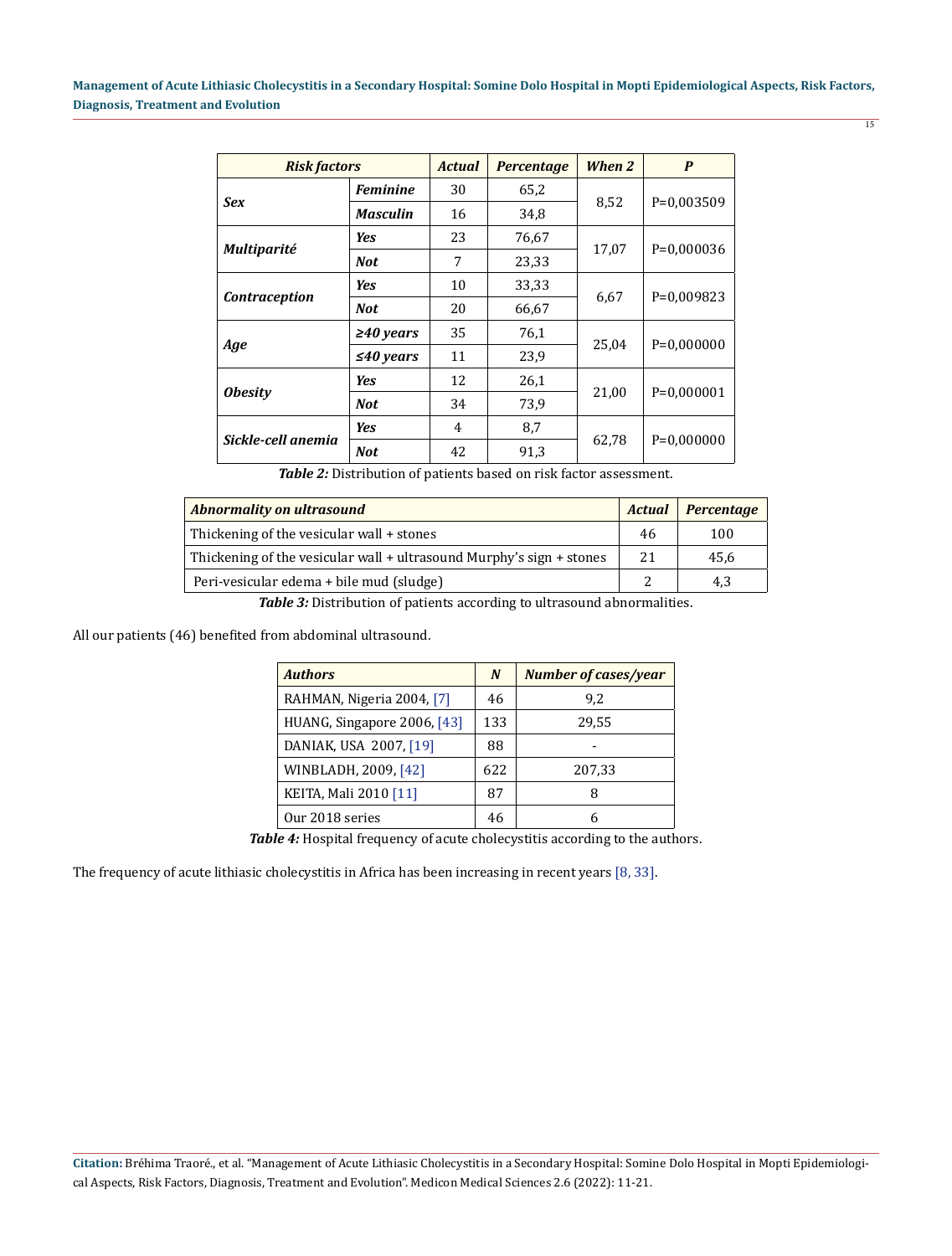16





*Figure 2:* Distribution of patients according to physical signs. Physical signs are dominated by defense in 65% of cases.

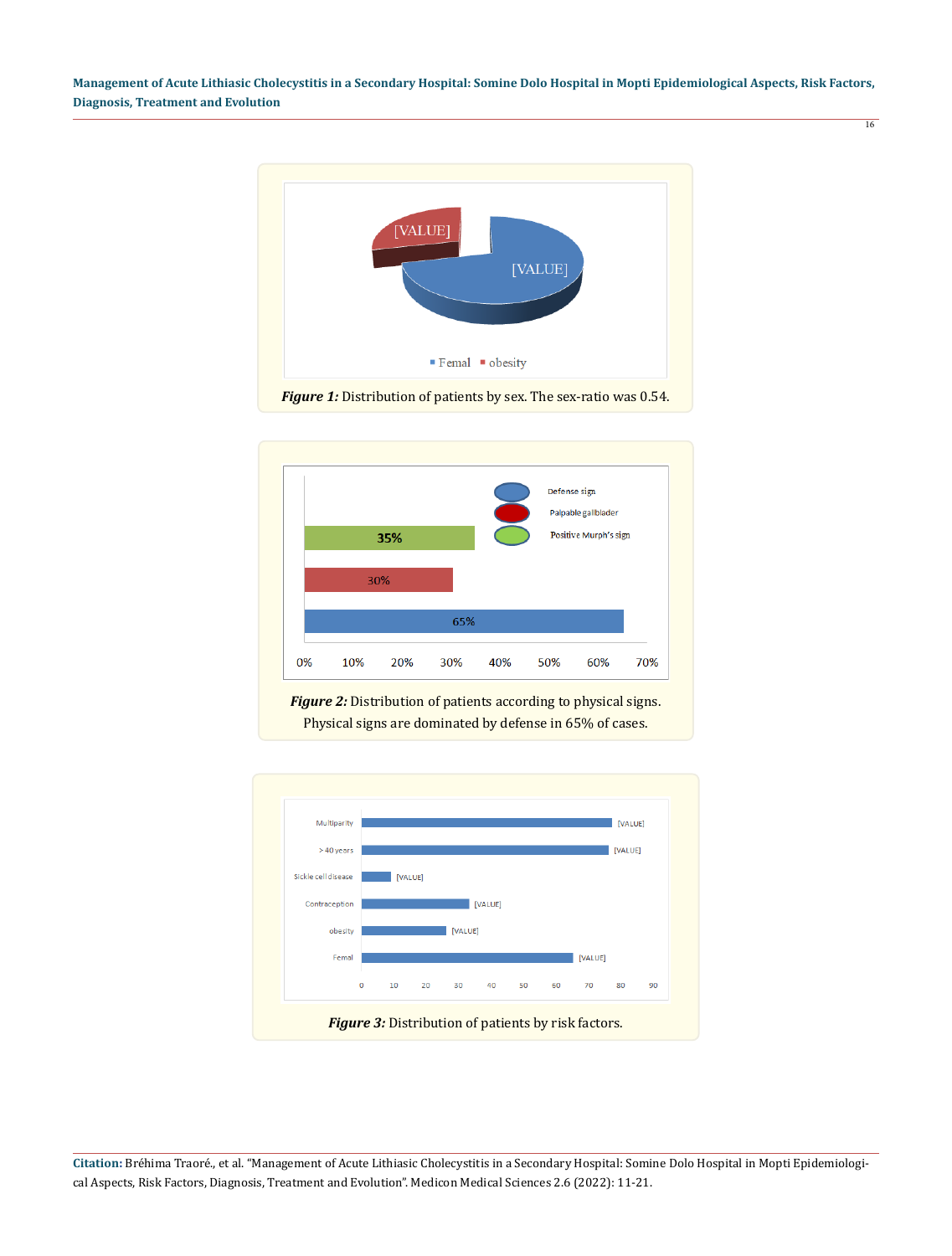# *Iconography*



# **Comments and Discussion**

 This was a retrospective study from January 2016 to December 2018. It involved 46 patients operated on in the general surgery department of the Sominé DOLO Hospital in Mopti.

 Table 4 shows an increasing of the hospital frequency of acute lithiasic cholecystitis in Sominé Dolo hospital according to the other authors in Africa [8, 33].

With an average annual frequency of 15.3 cases / year we found that acute lithiasic cholecystitis is no longer a rare condition in surgical departments. This increasing frequency of acute lithiasic cholecystitis is explained by several factors: the change in eating habits, and the frequency of ultrasound which is often required for any abdominal pain syndrome. We report an average age of 50.6 with no difference with that of DANIAK in the USA [19] and statistically lower than that reported by ANDERS in SWEDEN [42] with 58.6 and GOLEA, ROMANIA [30] with 59.3; this could be explained by the higher life expectancy among Europeans. Gallstones are rare before the age of 10. The prevalence and incidence of acute lithiasic cholecystitis increases with age [38, 39].

 The frequency of acute lithiasic cholecystitis is high in adult women and this would be due to the action of female sex hormones, the use of oral contraceptives, estrogen therapy and pregnancy [35, 36].

Acute lithiasic cholecystitis is 2 to 3 times more common in women than in men in both the West and Africa [6, 8, 33].

We found no statistically significant difference between our rate and that found in the literature [6, 8, 33].

Several factors are noted in the literature. Among these factors we found the following factors in our patients:

#### *Obesity*

 Obesity is a risk factor in the occurrence of cholelithiasis because the secretion of cholesterol in bile is high in obese people, which doubles the prevalence of acute lithiasic cholecystitis in these people [17, 34].

The proportion of obese patients in our 26.1% series is higher than that of the KEITA series [11] 7.1 and CHEN [34] 7.3% (p<0.05).

 This proportion appears to be lower than that of SAFER [17]. The body mass index (BMI) has been our benchmark for determining obesity. All patients with a BMI  $\geq$  30 kg/m<sup>2</sup> were classified as obese.

**Citation:** Bréhima Traoré., et al. "Management of Acute Lithiasic Cholecystitis in a Secondary Hospital: Somine Dolo Hospital in Mopti Epidemiological Aspects, Risk Factors, Diagnosis, Treatment and Evolution". Medicon Medical Sciences 2.6 (2022): 11-21.

17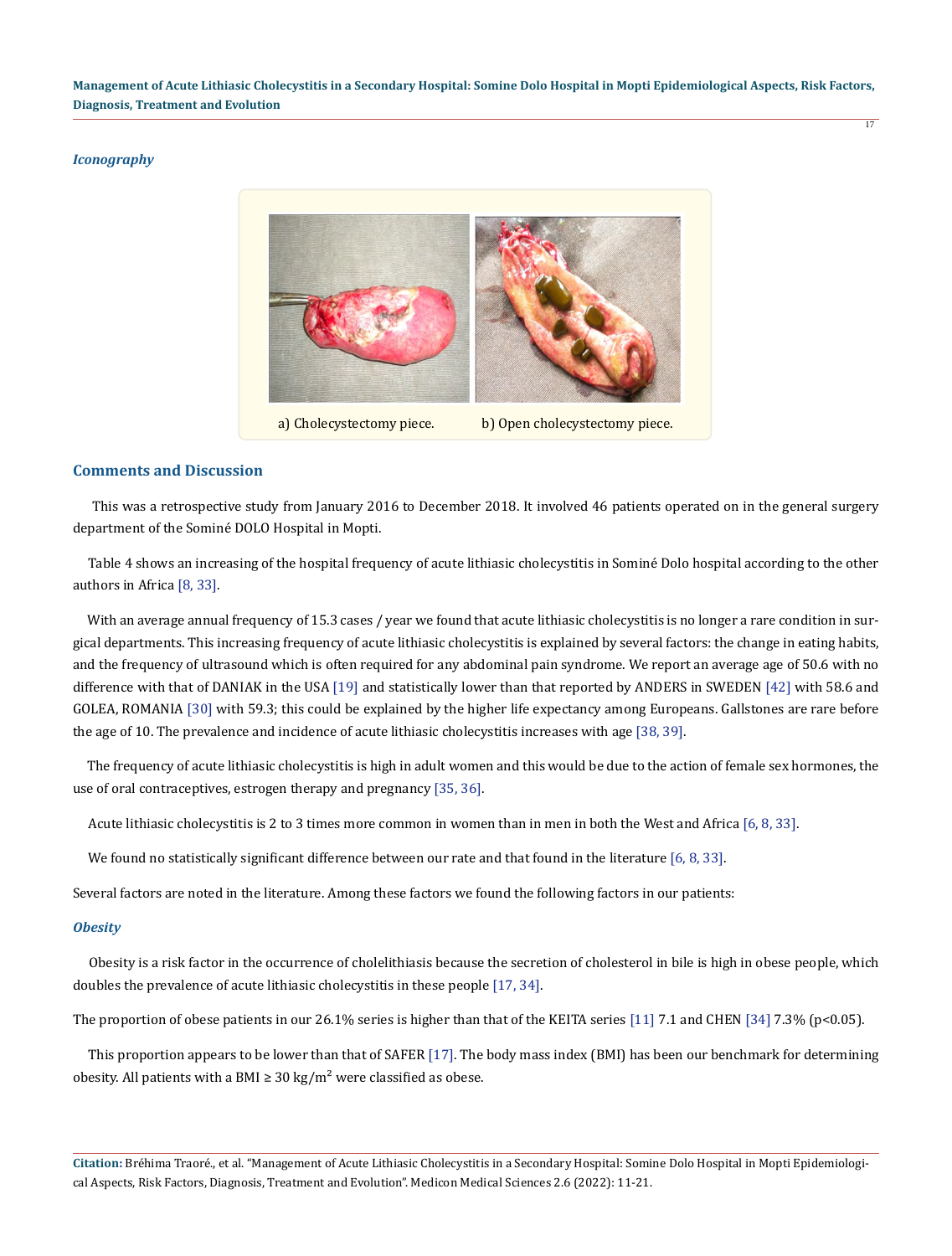18

# *Hemoglobinopathies*

 According to the BOND study in Great Britain, half of patients with sickle cell disease (49.5%) develop cholelithiasis. We observed 8.7% sickle cell disease. On the other hand, MEHINTO has regained a rate of 15.8%. This low rate of cholelithiasis may be related to the high incidence of asymptomatic forms of cholelithiasis in sickle cell disease [41].

#### *Multiparity*

 Multiparity would be a risk factor because during pregnancy, physiological changes would contribute to the formation of vesicular stones: on the one hand the cholesterol saturation of hepatic and vesicular bile; on the other hand, a slowing of vesicular motor skills [40]. In our series, 50% of women were multiparous. This rate is not statistically different from that reported by KEITA [11] in Mali and TRAORE in Burkina Faso (p> 0.05). However, CHEN [34] and SAFER [17] have returned to a low rate.

#### *Oral contraception*

 In our observations, 21.7% of our patients used estroprogestogens. This rate is not statistically different from that reported by KEITA [11] in Mali and CHEN [34] in Taiwan.

 Diabetes, sickle cell disease and hypertension have been the associated pathologies, they are considered risk factors for cholelithiasis [38, 39]. By increasing cholesterol in bile, it is insulin and not diabetes itself, that promotes lithogenesis [39]. The rate of patients with diabetes, which is 4.3% in our study, is not statistically different from those found in the series of the other authors (p> 0.05).

 High blood pressure is not a risk factor for cholelithiasis. It was found in 6.5% of our patients. This rate is not statistically different from that of MEHINTO in Benin 6.5% [33] and THERRA C in Mali [47]. The presence of these pathologies is due to their high frequency.

 Hepatic colic, defense and Murphy's sign were found in the different series at rates that showed no statistically significant difference with our series (p>0.05) [47.48].

Fever occurred in a greater number (80.4%) in our series than in the American series (23%) [48]. This could be related to the delay in diagnosis.

Liver assessment in symptomatic vesicular lithiasis is usually normal. But in the period of hepatic colic, it may be slightly disturbed.

We found hypertransaminasemia in 2 patients or 4.35% against 15.7 to 37.1% in the literature [11, 19].

 Clinical manifestations of cholecystitis were most often accompanied by neutrophil polynuclear hyperleukocytosis [19]. This sign of infection was found in 100% (46 patients) this rate is no different in the American series [19].

 All our patients benefited from the ultrasound. It has a sensitivity of 95.6% and a specificity of 75% for cholecystitis [2]. It was sufficient to suspect acute lithiasic cholecystitis in our study and those of the other authors [6, 11, 19, 49, 50].

 The average duration of intervention was 64.04 minutes in our series comparable to that of the KEITA series in Mali and the Korean series which was 60.5 minutes. Treatment of acute lithiasic cholecystitis is medical-surgical. Better results are obtained if patients are operated on early (upon admission if the duration of symptomatology does not exceed 72 hours) [19]. On the other hand, if emergency surgical management is delayed (beyond 72 hours) it increases the risk of per and postoperative complications, an increase in hospital stay and a high rate of conversion during laparoscopy, apart from complications by biliary peritonitis laparoscopy if available remains the surgical technique of choice [19, 24, 31, 51, 52].

 The hospital stay was longer in our series as in the series KEITA in Mali [11] and in the Nigerien series [6]. On the other hand, it is short (3.7 days) in European series where laparoscopy is more developed [24, 31, 51, 52]. The long duration of stay is due to the fact that patients consult late with duration of evolution of the symptomatology greater than 4 days and requiring delayed surgery.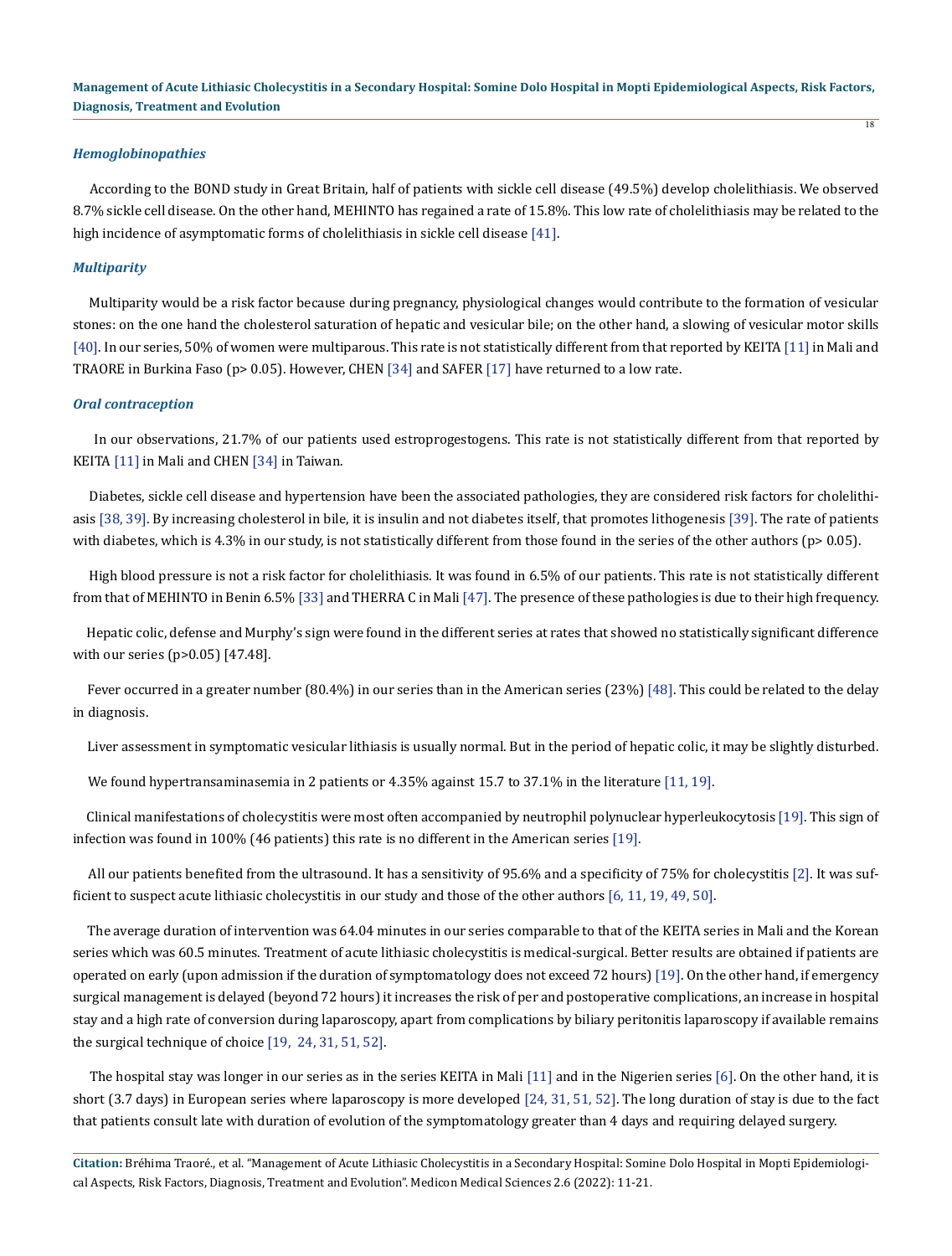$\overline{19}$ 

Surgical site infection was the main morbidity and our morbidity rate is identical to that found in the literature [24, 44, 46, 52].

 Mortality depends on management and clinical form. It is 0 to 4% according to the literature [24, 25]. The mortality rate of this study is not statistically different from that found in the literature (2.17%).

The average cost of care was 129,800 FCFA (±9650 FCFA) ie 197.66 ± 14.69 euros. For acute lithiasic cholecystitis.

 This cost is well above the Malian SMIG which was about 28,000 FCFA. It was partly increased by the occurrence of complications. The coverage is in the majority of cases, at the expense of the patient and/or his parents and insurance for insured patients. Universal health insurance can improve outcomes.

# **Conclusion**

 Acute lithiasic cholecystitis is a pathology of young adults with a female predominance. It is now experiencing a fairly significant impact in black Africa. The number of patients hospitalized for acute lithiasic cholecystitis has gradually increased since 2006 in the general surgery department at sominé DOLO Hospital in Mopti due to the advent of ultrasound for an annual frequency of 13.33 cases per year.

 Cholecystectomy is the radical treatment of this pathology. Conventional surgical treatment by laparotomy is the only one available at the Sominé DOLO Hospital in Mopti although coeliosurgery remains the least invasive method with better results. From January 2016 to December 2018, 46 cholecystectomy were performed by this route first.

 The promotion of new methods is necessary through the training of the surgical team in coeliosurgery and the acquisition of columns to improve the management of patients by a less invasive surgery.

# **NB**

The authors do not report any conflict of interest.

# **References**

- 1. Bonadona A, Bricault I and Timsit J-F. "Cholecystitis". Elsevier Masson SAS. France, Paris (2007): 187.
- 2. Regent D, Laurent V, Meyer BL, Lefevre BC, Corby CS and Mathias J. Bile pain: how to recognize it? How to explore it?. J Radiol 87 (2006): 413-29.
- 3. Pessaux P, TuechJj, Regenet N and Fauvet R. Laparoscopic cholecystectomy in the treatment of acute cholecystitis. Non-randomised prospective study. Gastroenterol.clin. biol 24 (2000): 400-403.
- 4. [Tracey JY and Moossa AR. "Surgical treatment of benign lesions and strictures of bile ducts". Surgeon 77 \(2006\): 315-324.](https://pubmed.ncbi.nlm.nih.gov/16557406/)
- 5. Pelletier G and Sales JP. "Indications of therapeutic methods of cholelithiasis". EMC (Elsevier, Paris), Hépatologie, 7.047.E10 4 (1997).
- 6. Sani R, Illo A, BoukariBaoua M, Harouna Y, Ben Issa O and BaziraL. "Evaluation of surgical treatment of cholelithiasis at the National Hospital of Niamey: Review of 136 observations". Black African Medicine 54.2 (2007): 104-109.
- 7. [Rahman GA. "Cholithiasis and cholecystitis: Changing prevalence in an African community". Journal of the national Medical As](https://pubmed.ncbi.nlm.nih.gov/16334500/)[sociation 97.11 \(2005\): 1534-1538.](https://pubmed.ncbi.nlm.nih.gov/16334500/)
- 8. OwonoP, Mingoutaud L, Ivala L, Nguema M, Ngabou U and Nzenze JR. "Laparoscopic cholecystectomy. Experience of the Libreville hospital center, about 25 cases". Black African Medicine 55.5 (2008): 286-292.
- 9. Soumaré LS. "First laparoscopiccholecystectomies in Bamako: assessment of 30 cases". Med Thesis, Bamako N°88, 2003: 178p
- 10. Sanogo DM. "Laparoscopic cholecystectomies in Bamako Practice of 9 years". Med Thesis, Bamako N°164 (2011): 126.
- 11. Keïta M. "Acute lithiasic cholecystitis in the general surgery department CHU Gabriel TOURE Med Thesis, Bamako N°7 (2012): 127.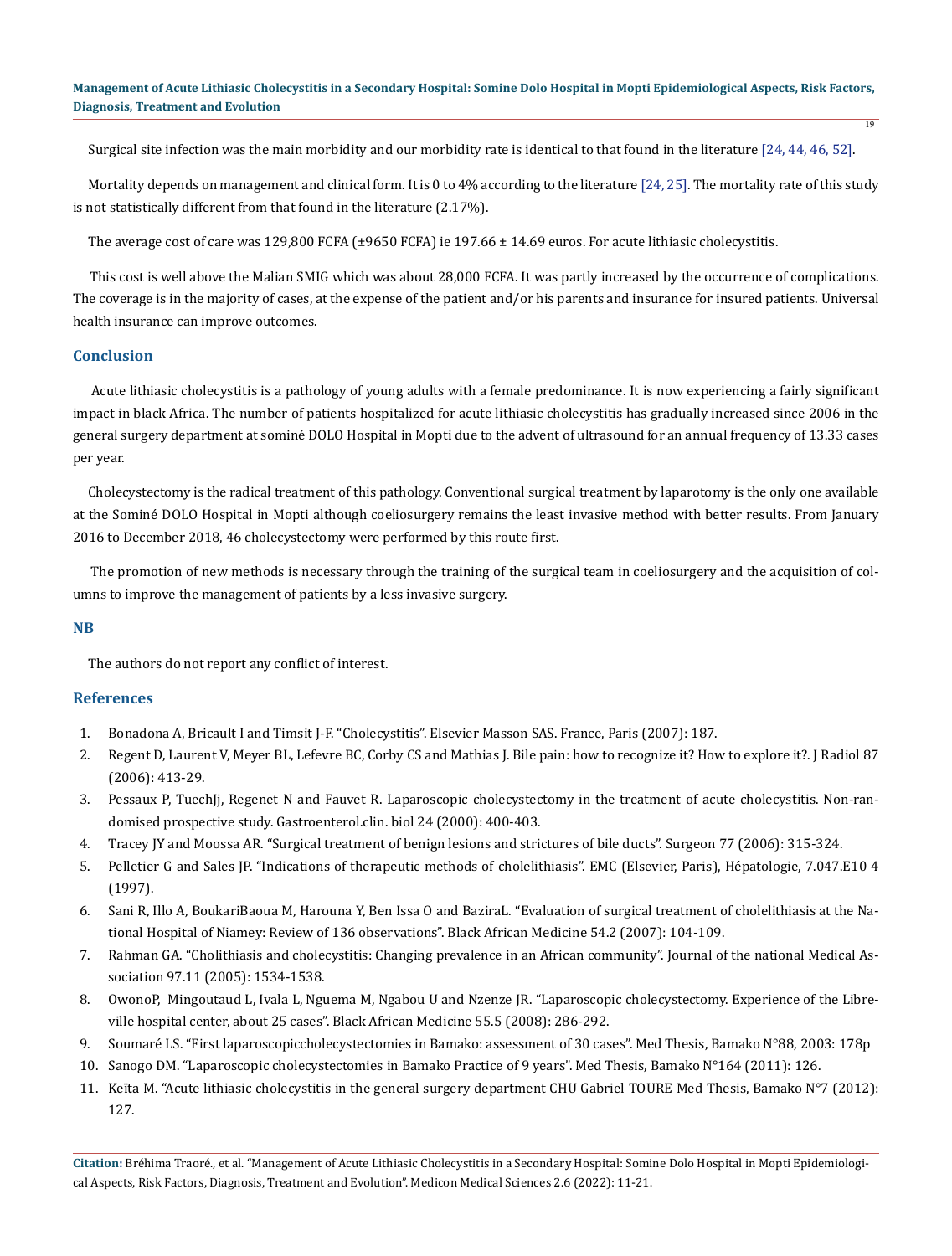$\overline{20}$ 

- 12. [Baron TH. "Natural Orifice Transluminal Endoscopic Surgery". Br J Surg 94 \(2007\): 1-2.](https://pubmed.ncbi.nlm.nih.gov/17205508/)
- 13. Casillas RA, Yegiyants S and Collins JC. "Early laparoscopic cholecystectomy is the preferred management of acute cholecystitis". J Chir 139 (2002): 324-327.
- 14. [Casillas RA, Yegiyants S and Collins JC. "Early laparoscopic cholecystectomy is the preferred management of acute cholecystitis".](https://pubmed.ncbi.nlm.nih.gov/18559744) [ArchSurg 143.6 \(2008\): 533-537.](https://pubmed.ncbi.nlm.nih.gov/18559744)
- 15. Cady J and Kron B. The bile ducts. Anatomy of the human body. Abdomen Paris, Maloine (1970): 129.
- 16. Rouviere H. Bile ducts. Human anatomy: topographical and functional description 11th ed. Paris, Masson (1978): 686.
- 17. Caroli J, Ribet A and Paraf A. "Cholelithiasis. Precise disease of the liver, pancreas and bile ducts". Paris, Masson (1975): 639.
- 18. [Safer L., et al. "Epidemiology of cholelithiasis in central Tunisia. Prevalence and risk factors in an unselected population". Gastro](https://pubmed.ncbi.nlm.nih.gov/11084423/)[enterol Clin Biol 24 \(2000\): 883-887.](https://pubmed.ncbi.nlm.nih.gov/11084423/)
- 19. Traore SS, Zidan M, Bonkoungou GP, Kafando R and Hakimi G. "Lithiasis of the main road b at the Yalgado Ouedraogo University Hospital in Ouagadougou: About 41 cases". Black African Medicine 56.5 (2009): 104-109.
- 20. [Daniak C N, Peretz D, Fine JM, Wang Y, Meinke AK and Hale WB. "Factors associated with time to laparoscopic cholecystectomy](https://pubmed.ncbi.nlm.nih.gov/18286691/) [for acute cholecystitis". World J Gastroenterology 14.7 \(2008\): 1084-1090.](https://pubmed.ncbi.nlm.nih.gov/18286691/)
- 21. Colonval PH, Navez B and Cambier E. "Is laparoscopic cholecystectomy effective and reliable in acute [cholecystitis?". Annals of](https://pubmed.ncbi.nlm.nih.gov/16483043/) [Surgery 51.7 \(1997\): 689-695.](https://pubmed.ncbi.nlm.nih.gov/16483043/)
- 22. [Darkor., et al. "Gallstones in Ghanian children with sickle all disease". West Afr J Med 24.4 \(2005\): 295-8.](https://pubmed.ncbi.nlm.nih.gov/16483043/)
- 23. [Cassillas RA., et al. "Early laparoscopic cholecystestomy is the preferred management of acute cholecystitis". Arch Surg 143.6](https://pubmed.ncbi.nlm.nih.gov/18559744) [\(2008\): 533-537.](https://pubmed.ncbi.nlm.nih.gov/18559744)
- 24. [Haberkern Cm, Neumayr LD and Orringer Ep. "Cholecystectomy in sickle cell anemia patients: perioperative outcome of 364cas](https://pubmed.ncbi.nlm.nih.gov/9057634/)[es from the national preoperative transfusion study". Blood 8 \(1997\): 1533-42.](https://pubmed.ncbi.nlm.nih.gov/9057634/)
- 25. [Caratozzolo ZE, Massani M, Recordare A, Bonariol L, Antoniutti M, Jelmoni A and Bassi N. "Usefulness of both operative cholan](https://pubmed.ncbi.nlm.nih.gov/15235889/)[giography and conversion to decrease major bile duct injuries during laparoscopic cholecystectomy". J HepatobiliaryPancreat](https://pubmed.ncbi.nlm.nih.gov/15235889/) [Surgery 11.3 \(2004\): 171-5.](https://pubmed.ncbi.nlm.nih.gov/15235889/)
- 26. Nicholas G, Csikesz BS, Jennifer F, Tseng and Shimul A Shal. "Trends in surgical management for acute cholecystitis". Surgery 144 (2008): 283-9.
- 27. Kunin N, LetoquartJp, Lagamma A, Chaperon J and Mambin A. "Acute cholecystitis in the elderly". J.Chir 131.15 (1994): 257-60.
- 28. [Kriplani AK, Sawhney S and Kapur BM. "Influence of intraperitoneal drainage after cholecystectomy; a prospective ultrasono](https://pubmed.ncbi.nlm.nih.gov/1302384/)[graphic study". Tropical Gastroenterology 13.4 \(1992\): 146-51.](https://pubmed.ncbi.nlm.nih.gov/1302384/)
- 29. [Meshikes AW., et al. "The Safety of Laparoscopic Cholecystectomy in Sickle Cell Disease: An Update". Saooud with J 18.1 \(1998\):](https://pubmed.ncbi.nlm.nih.gov/17341907/) [12-4.](https://pubmed.ncbi.nlm.nih.gov/17341907/)
- 30. Detrie PH. "Acute cholecystitis and biliary peritonitis". Emergency surgery. Paris: Masson (1976): 1070.
- 31. [Golea A, Badea R and Suteu T. "Role of ultrasonography for acute cholecystic conditions in the emergency room". Medical Ultra](https://pubmed.ncbi.nlm.nih.gov/21210011/)[sonography 12.4 \(2010\): 271-279.](https://pubmed.ncbi.nlm.nih.gov/21210011/)
- 32. Chemma S, Brannignan AE, Johson S, Delaney P and Grace PA. Irsh Journal of Medical Science 172.
- 33. Moreaux J. "Surgical and non-surgical treatment of cholelithiasis. Its evolution and placee among other therapeutic methods". EMC (Elsevier, Paris), Technique chirurgicale-Appareil digestif 40-915 (1991): 8.
- 34. Mehinto DK, Adegnika AB and Padonoun. Cholelithiasis in visceral surgery at the Hubert Koutoucou Maga National Hospital and University Center (CNHU-HKM) in Cotonou. Médecine d'Afrique Noire 53.8/9 (2006): 497-500.
- 35. [Chen CH., et al. "Prevalence and risk factors of gallstone disease in an adult population of Taiwan: an epidemiological surgery".](https://pubmed.ncbi.nlm.nih.gov/16984599/) [Journal of Gastroenterology and Hepatology 21.11 \(2006\): 1737-1743.](https://pubmed.ncbi.nlm.nih.gov/16984599/)
- 36. Capron JP. "Who trains cholesterol stones?". Gastroenterol Clin Biol 18 (1994): 988-995.
- 37. Ellinger S. "Physiology, Epidemiology and natural history of cholelithiasis". Encyclical Med. Chir. (Paris-France), Foie-pancreas, 7047 A° 9 (1986): 10.